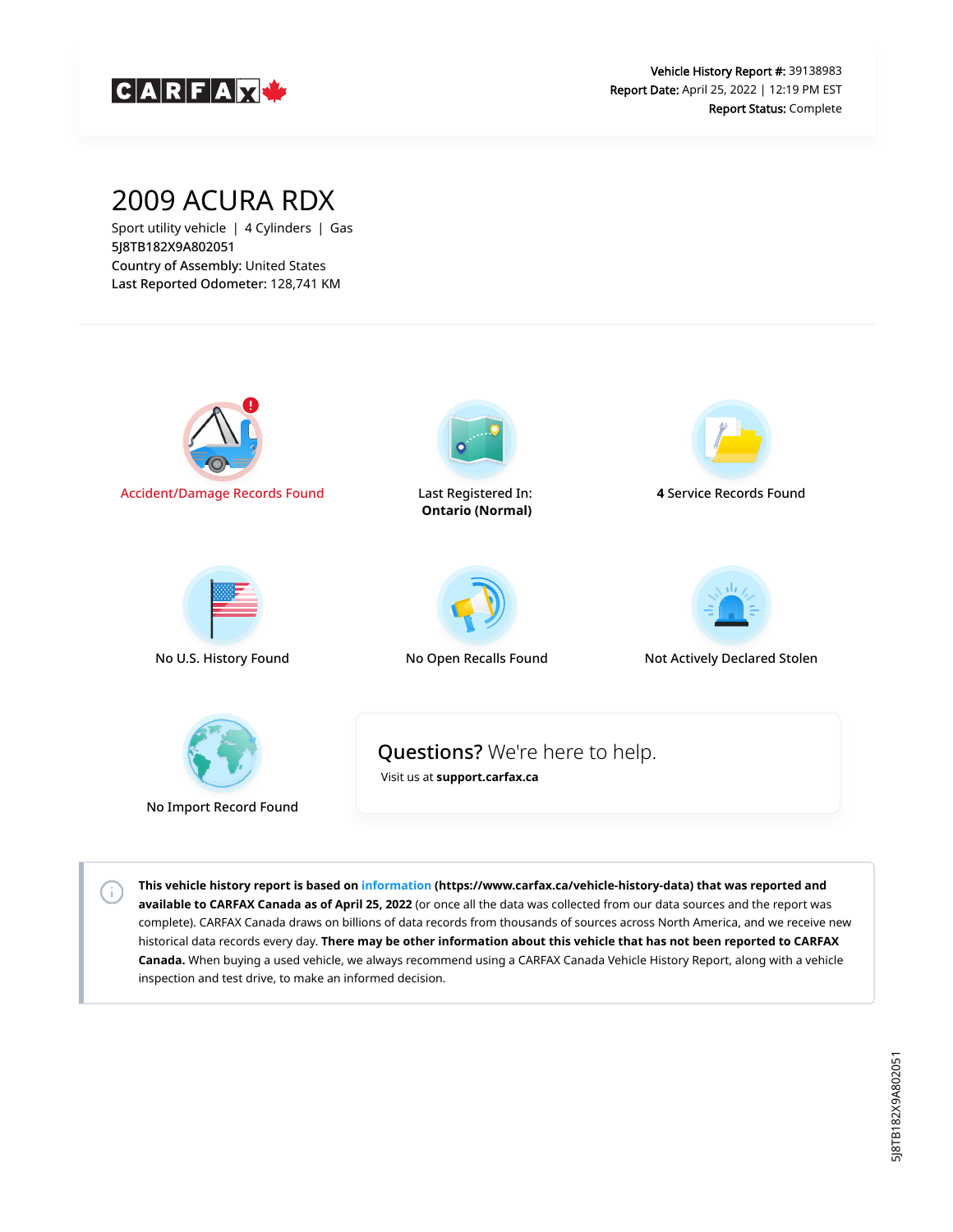## **Vehicle History Report**



# **ACCIDENT** Accident/Damage

| <b>INCIDENT DATE</b> | <b>DETAILS</b>                              | <b>AMOUNT</b> |
|----------------------|---------------------------------------------|---------------|
| <b>@</b> 2012 Mar 25 | Ontario, Canada                             |               |
|                      | <b>Claim: Collision</b>                     | \$0.00        |
|                      | <b>Claim: Collision</b>                     | \$0.00        |
| <b>@</b> 2017 May 5  | Ontario, Canada                             |               |
|                      | Police Reported Accident: Accident reported |               |
|                      | Involving rear impact                       |               |
|                      | with another motor vehicle                  |               |
|                      | Vehicle was not damaged                     |               |

#### Registration

This vehicle has been registered in the province of **Ontario** in **Canada** with **Normal** branding.

**We checked for:** Inspection Required, Normal, Non-repairable, Rebuilt, Salvage and Stolen.

#### Service Records

| <b>DATE</b> | <b>ODOMETER</b> | <b>SOURCE</b>                                     | <b>DETAILS</b>                                                           |
|-------------|-----------------|---------------------------------------------------|--------------------------------------------------------------------------|
| 2011 Mar 18 | 34,680 KM       | Acura Downtown<br>Toronto, Ontario, Canada        | Vehicle serviced                                                         |
| 2016 Aug 27 | 123,173 KM      | Active Green & Ross<br>Thornhill, Ontario, Canada | Vehicle serviced                                                         |
| 2017 Aug 15 |                 | Markham Acura<br>Markham, Ontario, Canada         | <b>Vehicle serviced</b><br>Maintenance inspection completed<br>$\bullet$ |
| 2018 Oct 19 | 128,741 KM      | Active Green & Ross<br>Thornhill, Ontario, Canada | Vehicle serviced<br>Emissions inspection performed<br>$\bullet$          |

<span id="page-1-0"></span>

 No safety recall information available as of the date/time that this report was generated. For additional safety recall information and nonsafety related recall campaigns, please contact ACURA or visit **[Acura's website.](http://www.acura.ca/recalls)**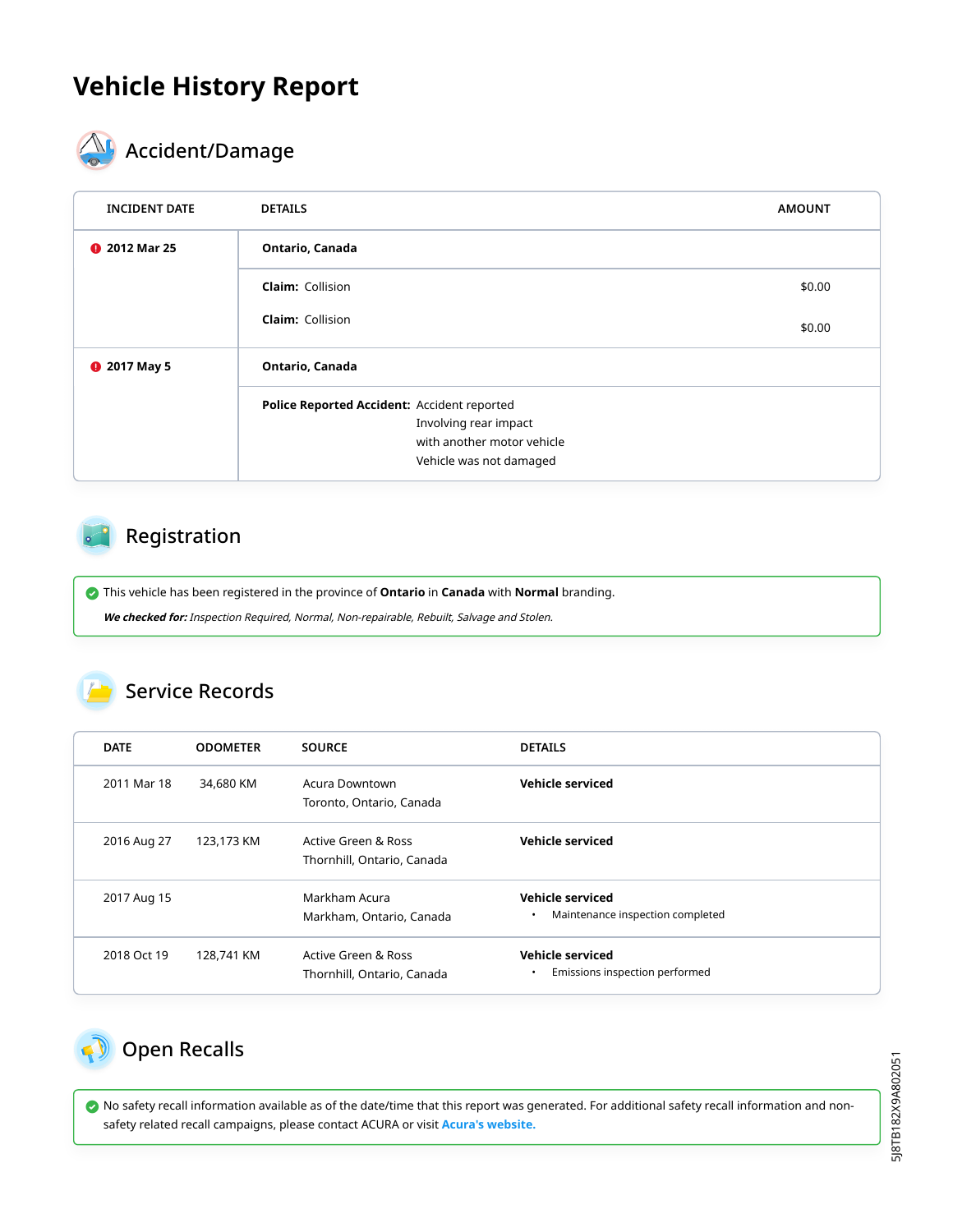<span id="page-2-0"></span>

 $\bullet$ 

#### Stolen Vehicle Check

This vehicle is not actively declared stolen.

### Detailed History

| <b>DATE</b> | <b>ODOMETER</b> | <b>SOURCE</b>                                     | <b>RECORD TYPE</b> | <b>DETAILS</b>                                                                                       |
|-------------|-----------------|---------------------------------------------------|--------------------|------------------------------------------------------------------------------------------------------|
| 2009 Mar 20 |                 | Motor Vehicle Dept.<br>Ontario, Canada            | Canadian Renewal   | Registration Issued or Renewed<br>First Owner Reported<br>Previous Use: Personal                     |
| 2009 Oct 21 |                 | Motor Vehicle Dept.<br>Ontario, Canada            | Canadian Renewal   | Registration Issued or Renewed<br>Previous Use: Personal                                             |
| 2011 Mar 18 | 34,680 KM       | <b>Acura Downtown</b><br>Toronto, Ontario, Canada | Service Record     | Vehicle serviced                                                                                     |
| 2011 Oct 21 |                 | Motor Vehicle Dept.<br>Ontario, Canada            | Canadian Renewal   | Registration Issued or Renewed<br>Previous Use: Personal                                             |
| 2012 Mar 25 |                 | <b>Insurance Records</b><br>Ontario, Canada       |                    |                                                                                                      |
| 2012 Mar 25 |                 | Ontario, Canada                                   | Collision          |                                                                                                      |
| 2012 Oct 24 |                 | Motor Vehicle Dept.<br>Ontario, Canada            | Canadian Renewal   | Registration Issued or Renewed<br>Previous Use: Personal                                             |
| 2013 Oct 21 |                 | Motor Vehicle Dept.<br>Ontario, Canada            | Canadian Renewal   | Registration Issued or Renewed<br>Previous Use: Personal                                             |
| 2014 Oct 21 |                 | Motor Vehicle Dept.<br>Ontario, Canada            | Canadian Renewal   | Registration Issued or Renewed<br>Previous Use: Personal                                             |
| 2015 Oct 21 |                 | Motor Vehicle Dept.<br>Ontario, Canada            | Canadian Renewal   | Registration Issued or Renewed<br>Previous Use: Personal                                             |
| 2016 Aug 27 | 123,173 KM      | Active Green & Ross<br>Thornhill, Ontario, Canada | Service Record     | Vehicle serviced                                                                                     |
| 2016 Oct 21 |                 | Motor Vehicle Dept.<br>Ontario, Canada            | Canadian Renewal   | Registration Issued or Renewed<br>Previous Use: Personal                                             |
| 2017 May 5  |                 | Police Reported Accident<br>Ontario, Canada       | Police Report      | Accident Reported:<br>Involving rear impact<br>with another motor vehicle<br>Vehicle was not damaged |
| 2017 Aug 15 |                 | Markham Acura<br>Markham, Ontario, Canada         | Service Record     | Vehicle serviced                                                                                     |
| 2017 Oct 21 |                 | Motor Vehicle Dept.<br>Ontario, Canada            | Canadian Renewal   | Registration Issued or Renewed<br>Previous Use: Personal                                             |